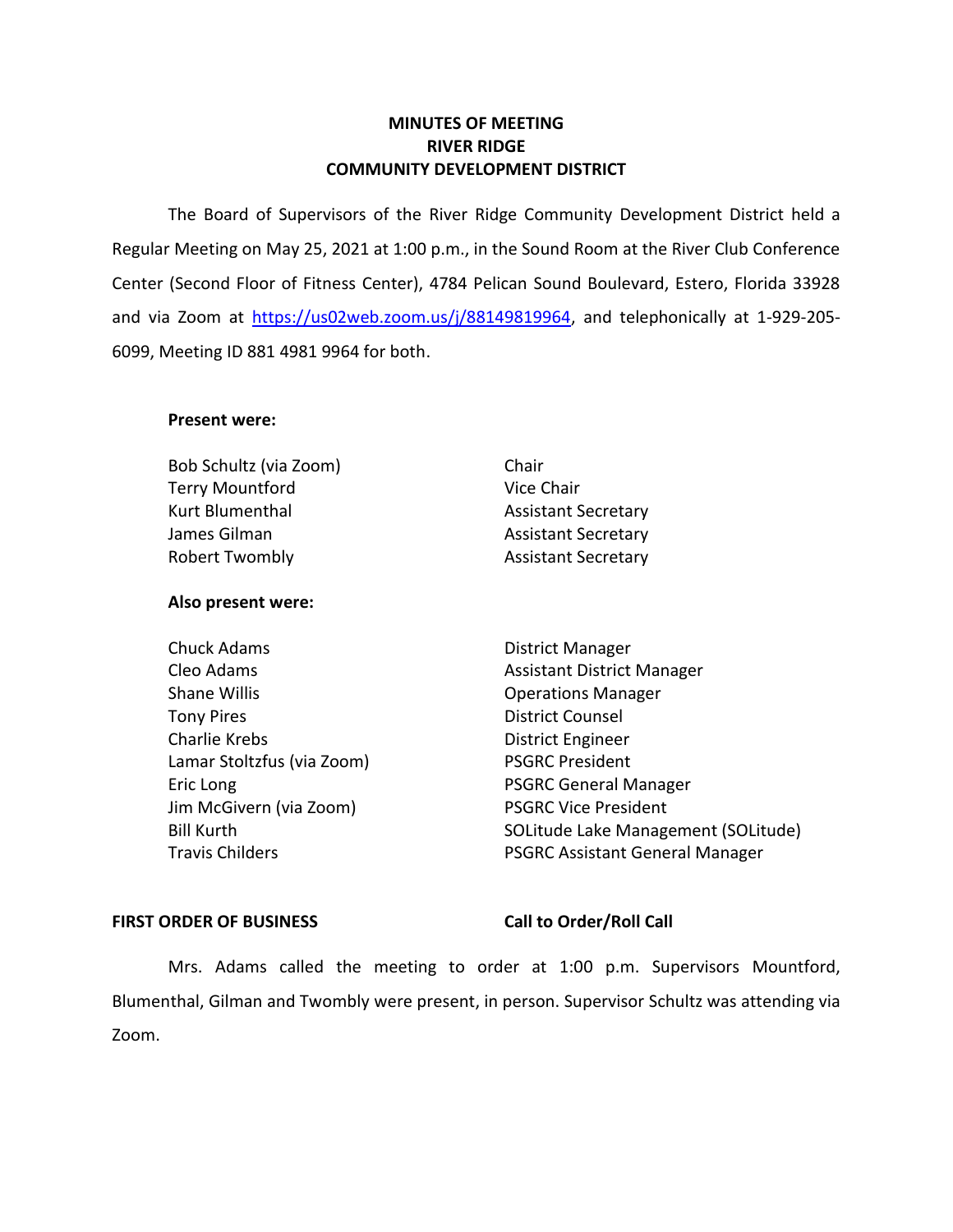**On MOTION by Mr. Blumenthal and seconded by Mr. Gilman, with all in favor, authorizing Mr. Schultz's attendance and full participation, via Zoom, due to exceptional circumstances, was approved.** 

**Public Comments: SECOND ORDER OF BUSINESS Public Comments: Agenda Items** *(5 minutes per speaker)* 

No members of the public spoke.

 **THIRD ORDER OF BUSINESS Updates: SOLitude Lake Management** 

## • **Status of Lake H1-B**

Mr. Kurth reported the following:

➢ Some recent improvement was observed on Lake H1-B.

 $\triangleright$  The nanobubbler machine was repaired and the technician observed improvement.

 $\triangleright$  SeaPro Corporation was consulted to develop a treatment protocol, which began today. Half of the lake, the maximum permitted at one time, was treated today. The other side would be treated in two weeks, weather permitting.

 $\triangleright$  Muck samples were taken for additional phosphorus measurements, to help determine whether additional algae treatment would be necessary.

Mr. Kurth responded to questions, as follows:

 $\triangleright$  Regarding the observation during the Lake Audit that three nanobubblers were not working, he would ensure that the Lake Technician implements nanobubbler function checks during regular weekly maintenance. Reports would be submitted to Mrs. Adams.

 Mr. Blumenthal noted that there was great improvement on Lake H1-B. Mr. Kurth discussed the ongoing treatment efforts and stated the three connected lakes were the most problematic in the District and, despite the connectivity, other factors contribute to differences in water quality in connected lakes.

 Mr. Long asked for sound abatement to be installed inside the new nanobubbler on Lake H1-B, to avoid noise complaints.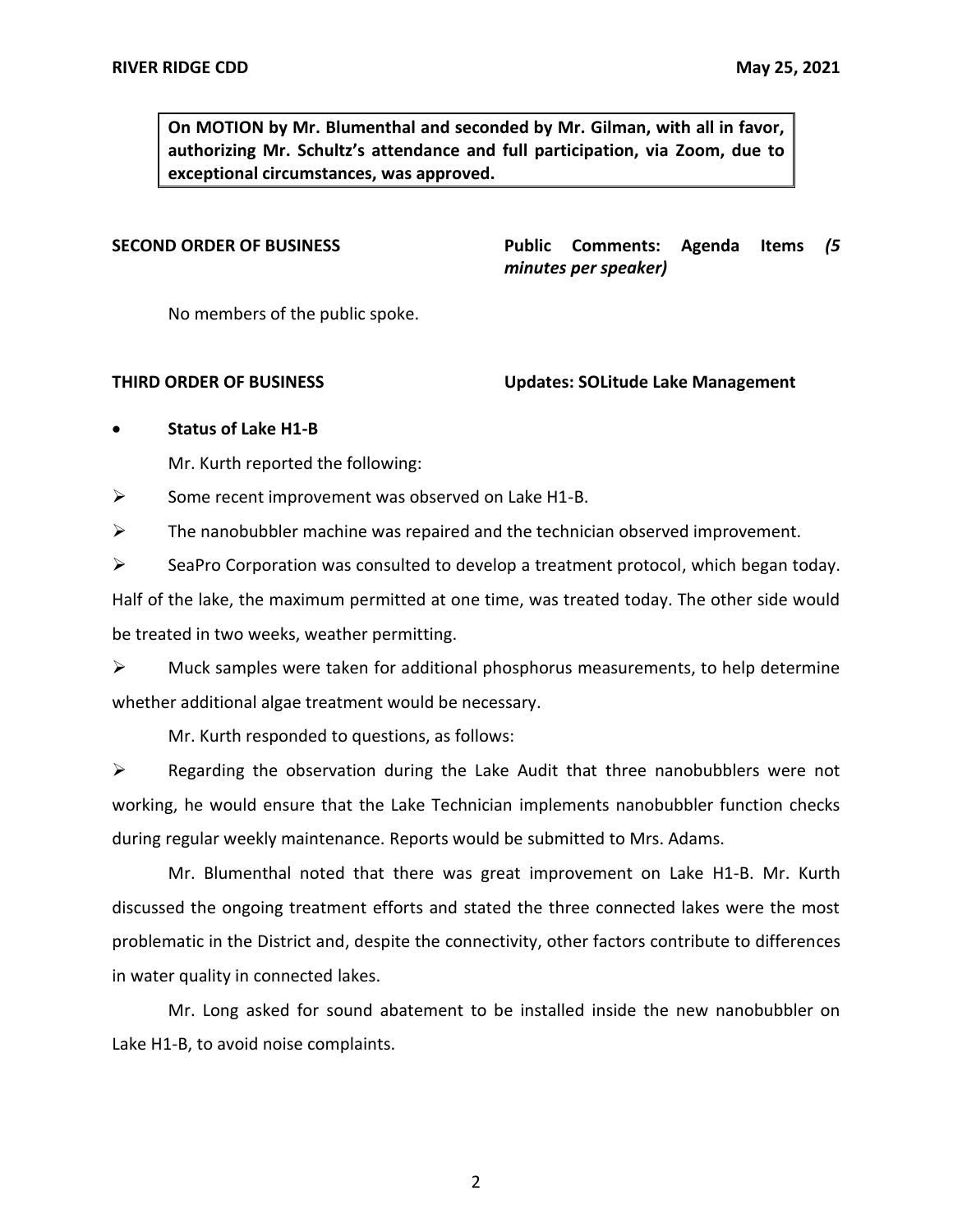**Approving a Proposed Budget for Fiscal Year 2021/2022 and Setting a Public Hearing Thereon Pursuant to Florida Law; Addressing Transmittal, Posting and Severability; and Providing an Effective FOURTH ORDER OF BUSINESS Consideration of Resolution 2021-06, Publication Requirements; Addressing Date** 

 Mrs. Adams distributed a revised proposed Fiscal Year 2021/2022 budget and presented hearing and adoption process and reviewed the proposed Fiscal Year 2022 budget, highlighting any line item increases, decreases and adjustments, compared to the Fiscal Year 2021 budget, and explained the reasons for any adjustments. Resolution 2021-06. Mr. Adams explained the annual budget preparation, deliberation, public

 Mr. Adams referred to Page 6 of the new version and explained that, after the agenda remediation/Dry Retention enhance" and the budgeted amount was increased from \$30,000 to \$50,000, all of which is reflected in the new version. package was shipped, the "Lake bank remediation" line item name was modified to "Lake bank

 Mr. Adams noted that the new version reflects a formula that was corrected which, combined with the increase to "Lake bank remediation/Dry Retention enhance" line item, resulted in an adjustment to the per unit Special Revenue Fund assessment amount. For those within Pelican Sound, that assessment would be added to the \$129.41 General Fund assessment.

 Discussion ensued regarding the need for unassigned fund balance in addition to working capital, the potential use of fund balance to reduce assessments and informing residents about assessments.

 Revenue Fund assessment to \$869.24 and noted that, with the \$129.41 General Fund assessment, the Pelican Sound total assessment would be just under \$1,000 per unit. Mr. Adams presented potential budgetary revisions to reduce the Pelican Sound Special

 Mr. Schultz expressed concern that reducing "Contingencies" from \$125,000 to \$25,000 could lead to a shortfall, given the upcoming maintenance needs and the possibility of additional maintenance and emergency repairs.

 ▪ **Consideration of Obtaining a Working Line of Credit:**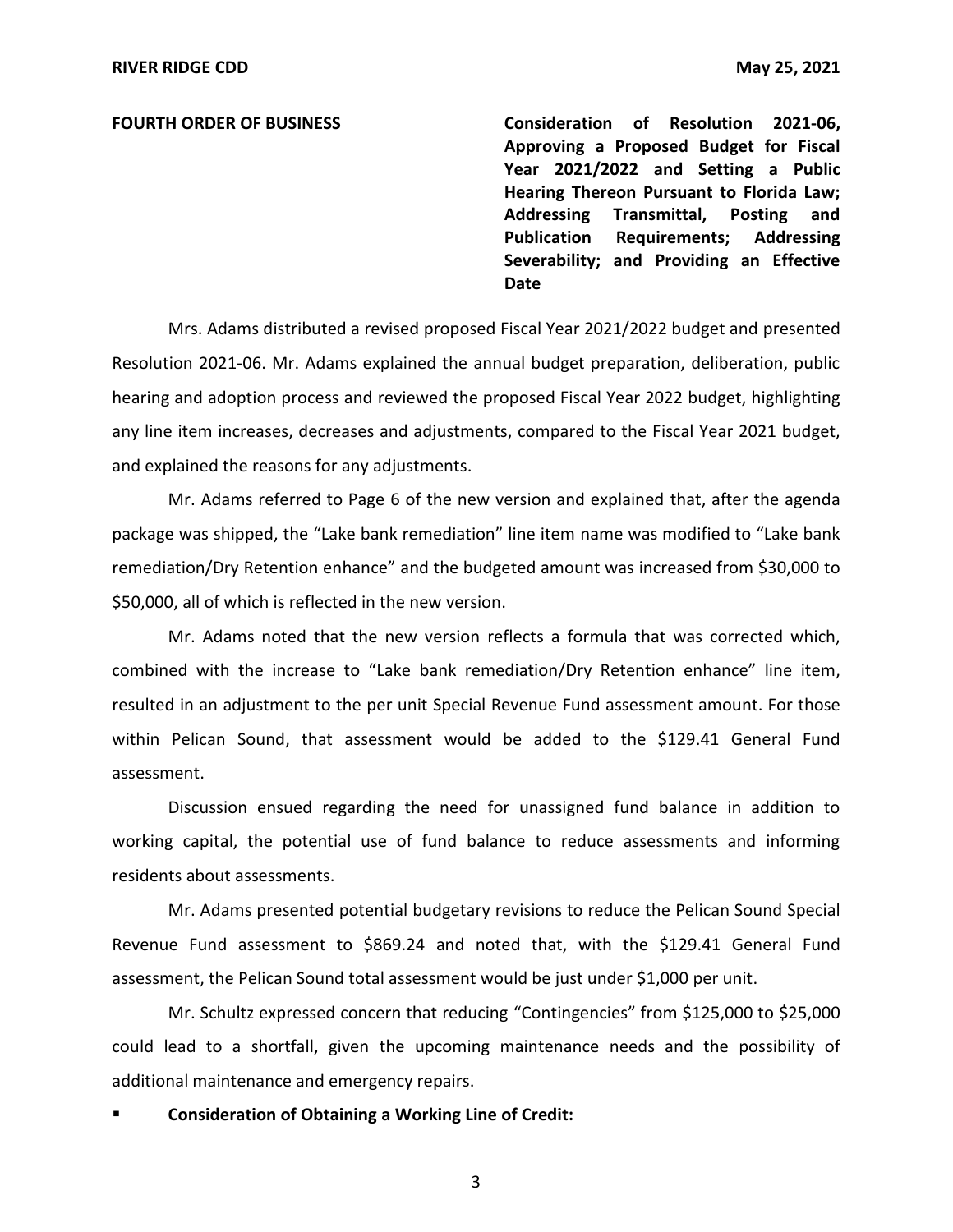### **This item was an addition to the agenda.**

 Mr. Adams discussed the option of obtaining a working line of credit, which includes a cost of borrowing and establishment. Once a working line of credit is established it is not expensive to maintain. Mr. Pires stated that the line of credit could be established for emergency purposes only.

 that general maintenance and basic infrastructure repairs have been occurring more frequently and may become costly. Discussion ensued regarding the need to preserve fund balance, reduction of working capital and the goal of keeping assessments as low as possible. Mr. Blumenthal asked why additional fund balance may be necessary. Mr. Adams stated

 Mr. Adams recapped the modifications made to the proposed Fiscal Year 2022 budget, as follows, and noted that changes could be made at future meetings; there were no changes to the General Fund portion of the budget:

 Retention enhance" and the budgeted amount was increased from \$30,000 to \$50,000 Page 6: "Lake bank remediation" was modified to "Lake bank remediation/Dry

 Special Revenue Fund – Pelican Sound: Modified fund balance to reduce the per unit assessment down to \$869.24 and "Total Revenues" reduced accordingly, down to "1,084,480

 Mr. Adams stated a Term Letter would be included in the next agenda; the typical amount for a line of credit is \$500,000.

 Mr. Schultz asked for the cost to establish and maintain a line of credit, if there was a benefit to designating an emergency use and whether a budget line item would be needed. Mr. Adams estimated the cost to establish a line of credit would be \$5,000 to \$10,000 and about \$1,500 to \$2,000 annually. He would present options for an operating line of credit versus an emergency line of credit for the Board to consider. With approximately \$45,000 in unassigned fund balance, there were sufficient funds to establish a line of credit.

 **On MOTION by Mr. Blumenthal and seconded by Mr. Twombly, with all in favor, Resolution 2021-06, Approving a Proposed Budget for Fiscal Year 2021/2022 and Setting a Public Hearing Thereon Pursuant to Florida Law on August 24, 2021 at 1:00 p.m., in the Sound Room at the River Club Conference Center (Second Floor of Fitness Center), 4784 Pelican Sound Boulevard, Estero, Florida 33928; Addressing Transmittal, Posting and Publication Requirements; Addressing Severability; and Providing an Effective Date, was adopted.**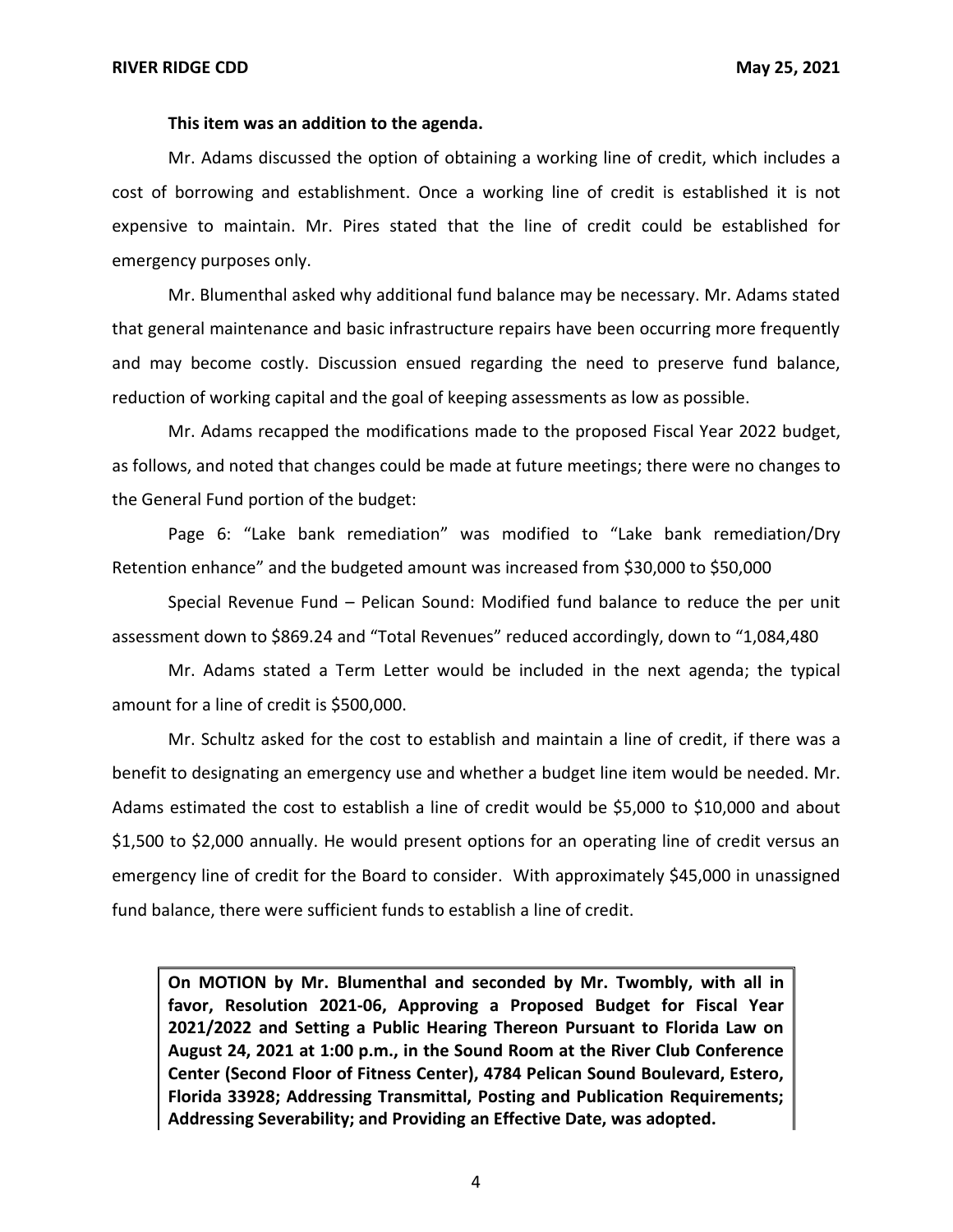**On MOTION by Mr. Blumenthal and seconded by Mr. Gilman, with all in favor, authorizing Staff to obtain a Term Sheet for the purpose of obtaining a \$500,000 line of credit for emergency use purposes, for presentation and consideration at the next meeting, was approved.** 

FIFTH ORDER OF BUSINESS **The State of Annual Quality Assurance** Audit: Lake Maintenance and Dry **Retention** 

### **A. Memorandum: Lake Maintenance**

 conducted on April 16 and May 3, 2021. Items were addressed as described in the Memorandum. In the opinion of Management, at the time of this Audit, these lakes were in compliance with the South Florida Water Management District (SFWMD) requirements. Mrs. Adams presented the Quality Assurance Audit – Lake Maintenance; the tour was

### **B. Evaluation Sheets/Photos**

These items were provided for informational purposes.

### **C. Memorandum: Dry Retention**

 16, 2021 tour, it was determined that the Dry Retention vegetation planted in 2011 was overpopulated. Staff sent a Request for Proposals (RFP) to remove the overabundance of plant materials; specific areas of focus were identified, mapped and photographed. SOLitude Lake Management (SOLitude) submitted an estimate for approximately \$20,000, which was included in the proposed Fiscal Year 2022 budget. Formal proposals from SOLitude and Aquagenix would be presented for consideration, once received. Mrs. Adams presented the Quality Assurance Audit for Dry Retention. Based on the April

 Mr. Blumenthal asked if canna lilies could be removed and sold to help defray the costs. Mrs. Adams stated SOLitude agreed to harvest and relocate canna lilies in Lake H1-B. This was rescheduled from May to June to coincide with the rainy season. Mrs. Adams would request that canna lilies be removed and relocated at "River 8, right of Tee".

 Mr. Schultz stated he believed that canna lilies would continue spreading unless measures are taken to inhibit growth.

### **D. Photos**

These items were provided for informational purposes.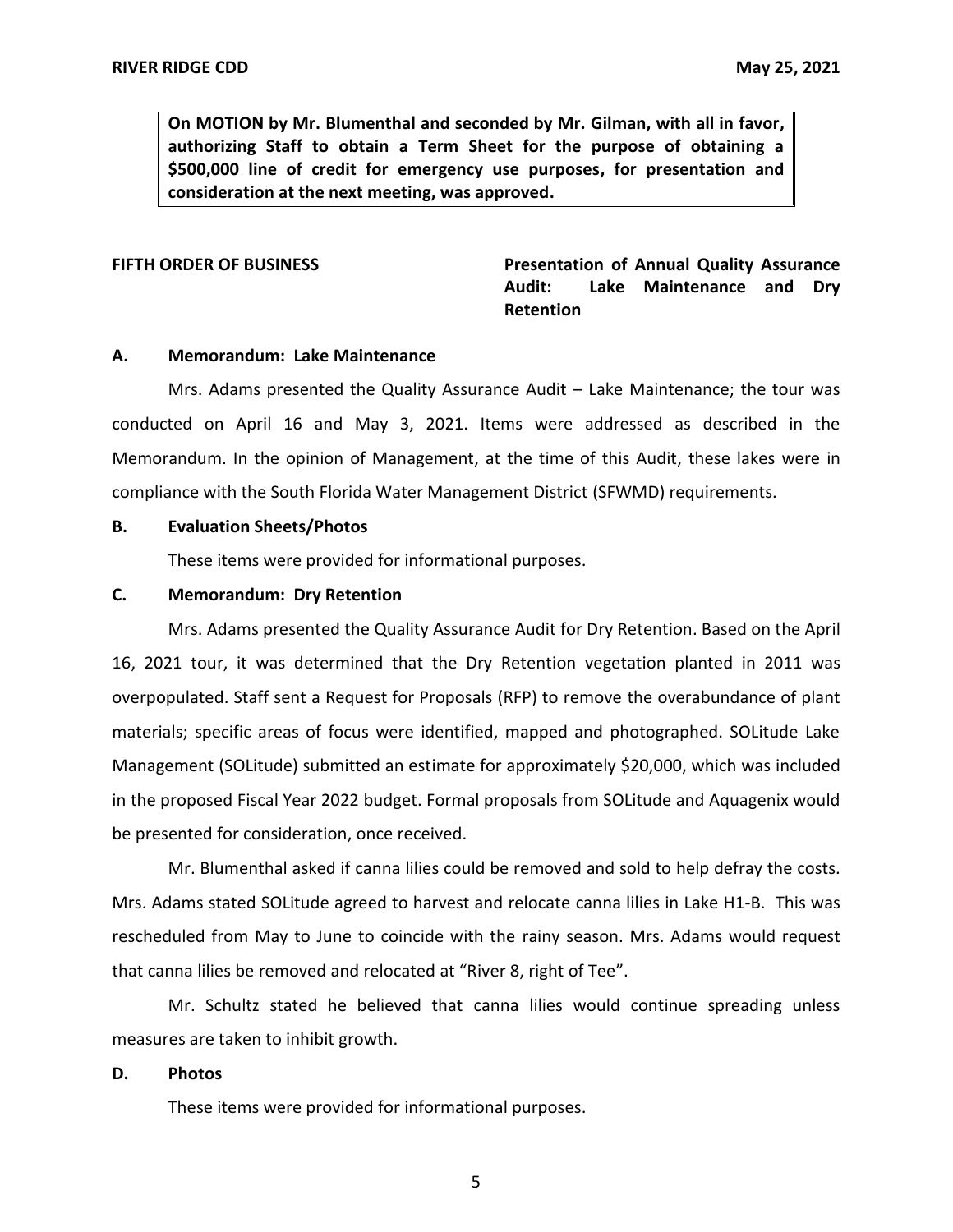**Designating Dates, Times and Locations for Regular Meetings of the Board of Supervisors of the District for Fiscal Year 2021/2022 and Providing for an Effective SIXTH ORDER OF BUSINESS Consideration of Resolution 2021-07, Date** 

Mrs. Adams presented Resolution 2021-07.

 **On MOTION by Mr. Mountford and seconded by Mr. Blumenthal, with all in favor, Resolution 2021-07, Designating Dates, Times and Locations for Regular Meetings of the Board of Supervisors of the District for Fiscal Year 2021/2022 and Providing for an Effective Date, was adopted.** 

### **Acceptance Statements as of April 30, 2021 SEVENTH ORDER OF BUSINESS Acceptance of Unaudited Financial**

 Mrs. Adams presented the Unaudited Financial Statements as of April 30, 2021. Mr. Blumenthal referred to Page 2 of the budget and noted that \$61,690 was budgeted for the General Fund "Fund balances – beginning Unassigned" but the Year-to-Date actuals were \$72,533. He asked if that meant that, following the audit, an additional \$10,000 in revenues was received. He referred to Page 4 and noted that \$191,868 was budgeted for the Special Revenue Fund line item "Fund balances – beginning Unassigned" but the Year-to-Date actuals were \$226,777. Mr. Adams stated he would research these questions.

 Mr. Mountford asked when the annual audit would be received. Mr. Adams anticipated that the audit would be presented at the next meeting.

The financials were accepted.

## **EIGHTH ORDER OF BUSINESS Consideration of April 27, 2021 Regular Meeting Minutes**

 Mrs. Adams presented the April 27, 2021 Regular Meeting Minutes. The following changes were made: Line 94: Change "A Board Member" to "Eric Long" Line 58: Insert "to" before "questions"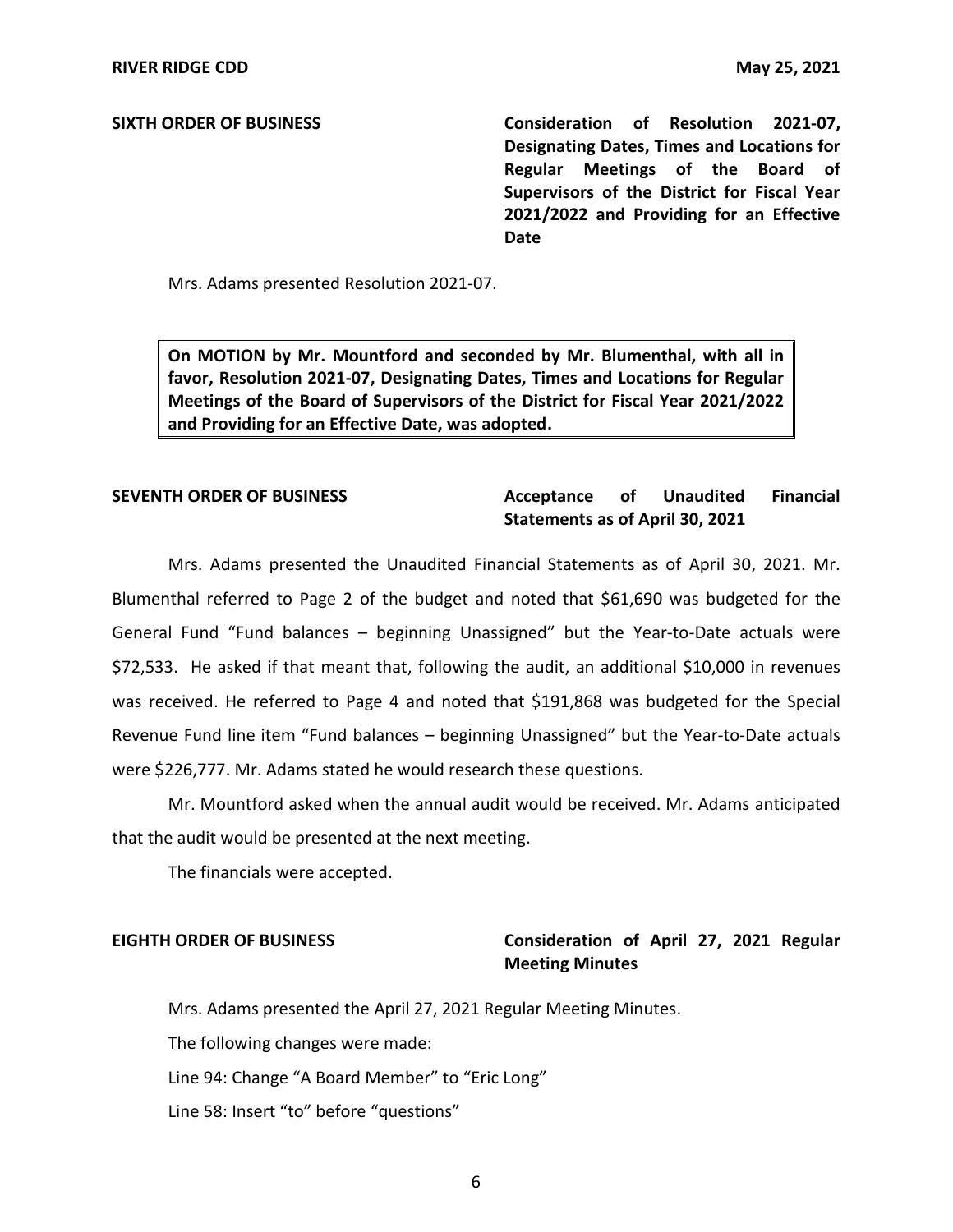Line 62: Change "The season" to "Seasonality"

Line 64: Insert "of the issue" after "bottom"

Line 98: Change "Bank" to "Bay"

Lines 109 through 110: Insert "relating to the chemical injection for the irrigation" after

"units"

Line 192: Change "Blumenthal" to "Twombly"

 **On MOTION by Mr. Blumenthal and seconded by Mr. Twombly, with all in favor, the April 27, 2021 Regular Meeting Minutes, as amended, were approved.** 

## • **Active Action and Agenda Items**

Items 11 and 13 were completed.

Items 3, 6, 7, 9 and 10 were discussed and the list was updated to reflect further action.

Mr. Schultz recalled a January email about erosion of the asphalt by the 20815 Pinehurst

Greens Drive curb. Mr. Krebs would inspect the curb that was replaced earlier this year.

## **NINTH ORDER OF BUSINESS STATES STAFF Reports**

## **A. District Counsel:** *Woodward Pires & Lombardo, P.A.*

 Mr. Pires stated he was monitoring pending legislation; updates would be provided when signed into law.

# • **Consideration of Proposed Revised Billing Rates, Fees, Expenses and Charges Beginning October 1, 2021**

 Mr. Pires presented the Woodward, Pires & Lombardo, P.A., Proposed Revised Billing Rates, Fees, Expenses and Charges Beginning October 1, 2021. He stated that the rates had not increased since he began representing the District many years ago and the proposed rates are still below the rates charged to other Districts. Mr. Adams stated he did not believe a budgetary adjustment would be necessary.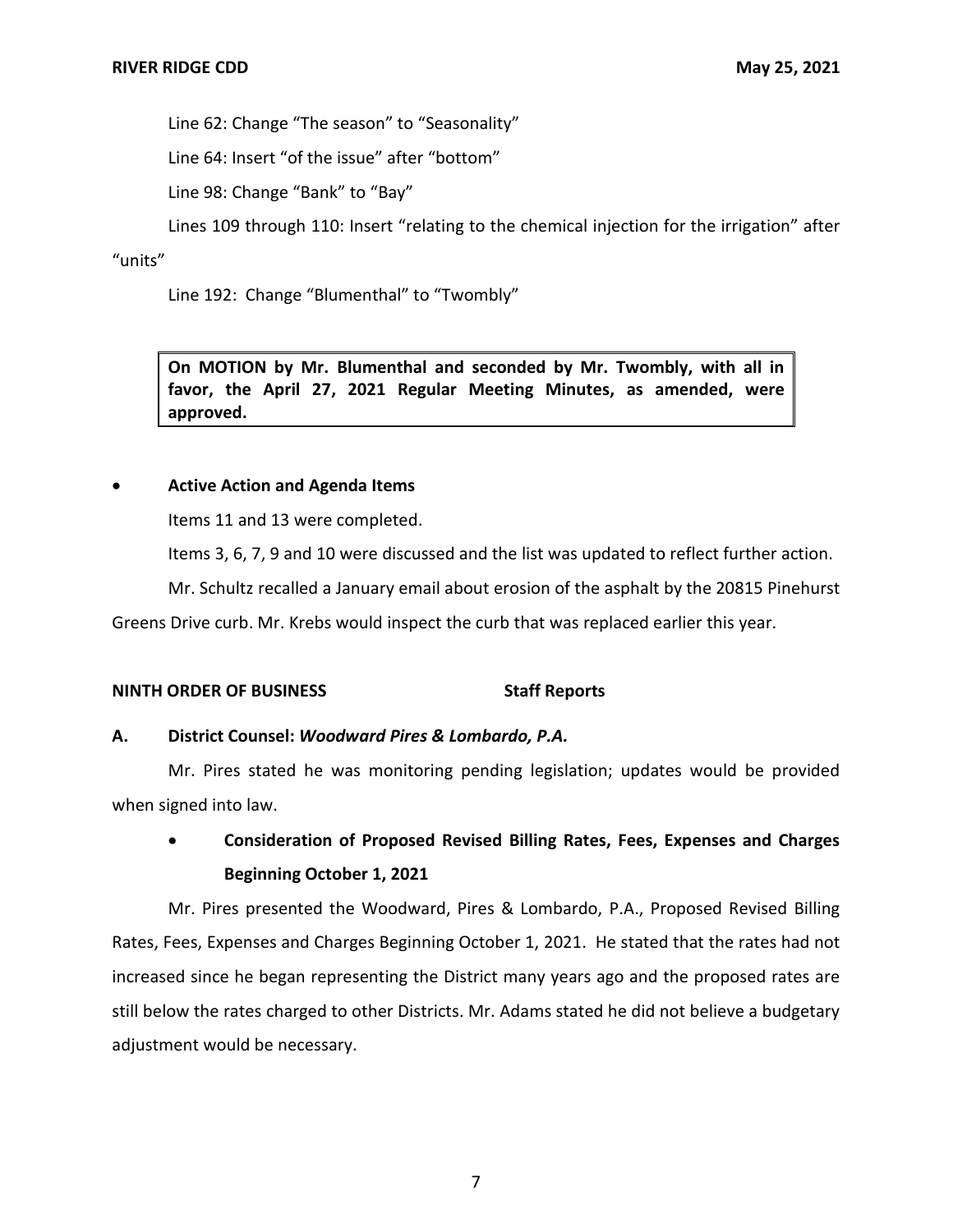**On MOTION by Mr. Blumenthal and seconded by Mr. Gilman, with all in favor, the Woodward, Pires & Lombardo, P.A., Proposed Revised Billing Rates, Fees, Expenses and Charges Beginning October 1, 2021, was approved.** 

### **B. District Engineer:** *Hole Montes, Inc.*

Mr. Krebs stated he would continue assisting Mr. Long.

 Mr. Long provided an update for the Ad-hoc Committee addressing the multi-use path. Mr. Krebs assisted by reviewing plans for Pelican Sound Drive and Pelican Sound Boulevard; most of the improvements needed are on the biking side. The Committee has been assessing other paths and a meeting with the Village was scheduled for May 26, 2021 at 2:00 p.m., to determine the feasibility of paths on the north and south side of Pelican Sound Boulevard. A Committee report might be available for review by October. Further updates would be provided.

## **C. District Manager:** *Wrathell, Hunt and Associates, LLC*

### **I. Key Activity Dates**

The Key Activity Dates list was provided for informational purposes.

### **II. NEXT MEETING DATE: June 22, 2021 at 1:00 P.M.**

## • **QUORUM CHECK**

All Supervisors confirmed their attendance at the June 22, 2021 meeting.

| <b>TENTH ORDER OF BUSINESS</b> | Supervisors'                     | <b>Requests</b> | and | <b>Public</b> |
|--------------------------------|----------------------------------|-----------------|-----|---------------|
|                                | Comments (5 minutes per speaker) |                 |     |               |

Mr. Long provided paver samples for Hammock Greens, Corkscrew and Pinehurst.

### **ELEVENTH ORDER OF BUSINESS Adjournment**

There being nothing further to discuss, the meeting adjourned at 2:20 p.m.